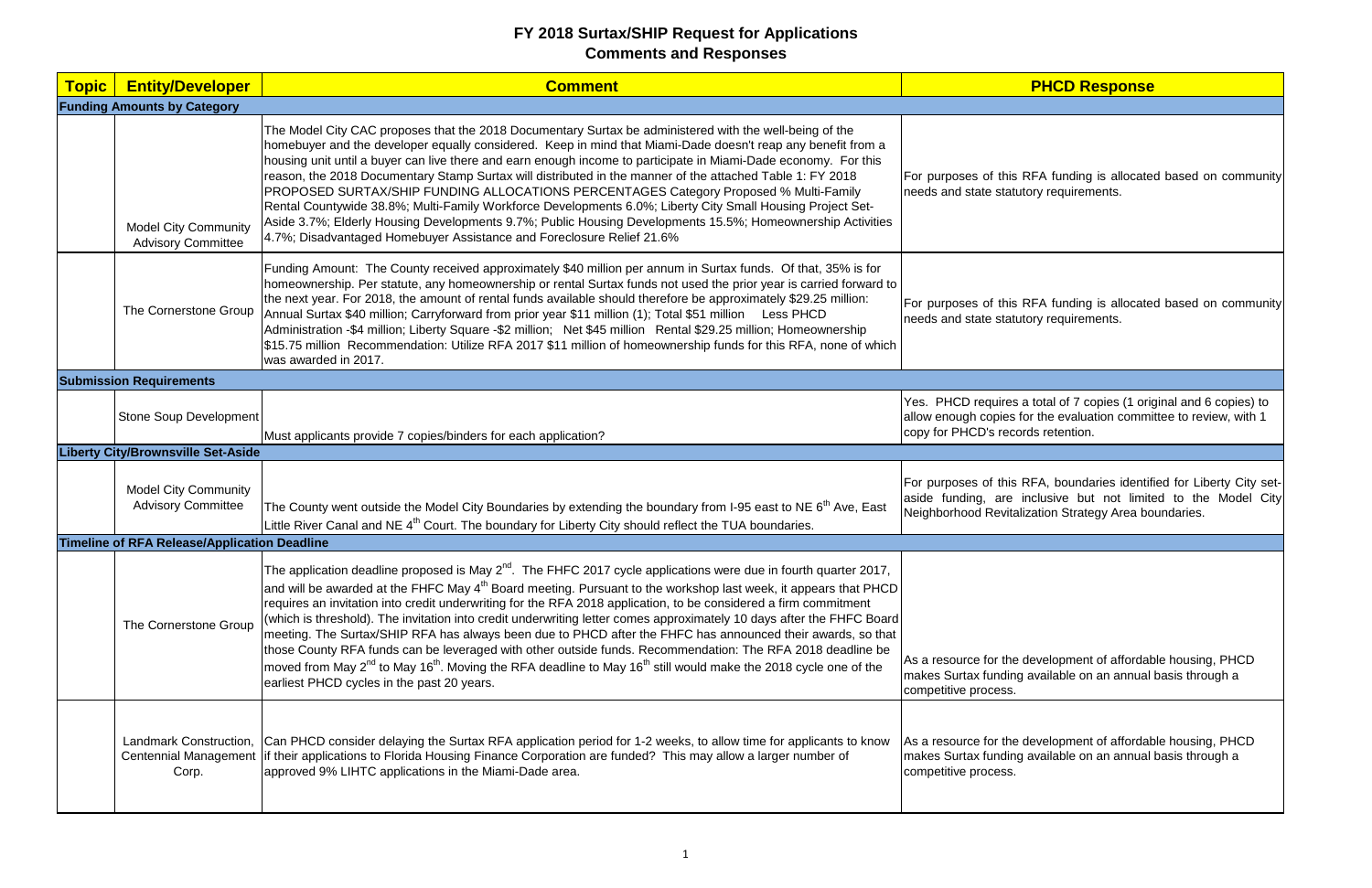| <b>Topic</b>        | <b>Entity/Developer</b>                    | <b>Comment</b>                                                                                                                                                                                                                                                                                                                                                                                                                                                                                                                                                                                                                                                                                                                                                                                                                                                                                                                                                                                                                                                                          |                                                                                                                   |
|---------------------|--------------------------------------------|-----------------------------------------------------------------------------------------------------------------------------------------------------------------------------------------------------------------------------------------------------------------------------------------------------------------------------------------------------------------------------------------------------------------------------------------------------------------------------------------------------------------------------------------------------------------------------------------------------------------------------------------------------------------------------------------------------------------------------------------------------------------------------------------------------------------------------------------------------------------------------------------------------------------------------------------------------------------------------------------------------------------------------------------------------------------------------------------|-------------------------------------------------------------------------------------------------------------------|
| <b>Site Control</b> |                                            |                                                                                                                                                                                                                                                                                                                                                                                                                                                                                                                                                                                                                                                                                                                                                                                                                                                                                                                                                                                                                                                                                         |                                                                                                                   |
|                     | The Cornerstone Group                      | Site Control Recommendation: That the application provide 5 additional points for projects that are owned by the<br>Applicant. Applicants that have invested millions of dollars in their site are committed to the site and have<br>demonstrated that by not merely signing a Purchase and Sale Agreement, but rather by moving forward and making For purposes of this<br>that commitment to the property and its development. They truly are ready to proceed, don't need to renegotiate<br>terms, don't need the seller's signature for permit applications and other documents required to get building permits<br>on the parcel.                                                                                                                                                                                                                                                                                                                                                                                                                                                  | page 10 of both the                                                                                               |
|                     | <b>Community Development</b><br>Consulting | Site Control: While continuing to require typical site control at the time of application, allow for a shorter, more<br>realistic, purchase contract period and the substitution of properties prior to closing (most relevant with scattered<br>sites). I was able to do this in a different jurisdiction (a project I did in Mississippi after Katrina) and it worked well.<br>It addresses the reality of the difficulty and cost of holding single-family properties for as long as it takes to get from<br>application to closing. But, it still requires developers to show that they can get site control.                                                                                                                                                                                                                                                                                                                                                                                                                                                                       | For purposes of this<br>page 10 of both the                                                                       |
|                     | <b>Maximum Sales Price</b>                 |                                                                                                                                                                                                                                                                                                                                                                                                                                                                                                                                                                                                                                                                                                                                                                                                                                                                                                                                                                                                                                                                                         |                                                                                                                   |
|                     | Consulting                                 | Sale Price/Appraised Value: In lower income neighborhoods, appraised values/sales prices often are insufficient to<br>cover the cost to build, particularly if you have to pay for land and/or site development. (We're still encountering<br>this, for example, in Florida City.) In the past, we've covered the difference with grant funds; but, of course, the<br>Community Development availability of those is always limited. Maybe, SHIP funds could be combined with Surtax: SHIP covering the<br>difference between cost and appraised values/sales prices and Surtax covering a portion of the construction<br>financing. Another approach is that SFCDC has attempted to address the issue by proposing allowing appraisals<br>for the County funds to be based on cost to build, allowing higher sales prices (up to the max). The use of Surtax<br>mortgages (again, only up to the max) helps to maintain affordability. This approach could also be considered. It<br>could also help to increase values in the neighborhood, ultimately making it no longer necessary. | For purposes of this<br>the Board of County<br>1324-08 establishin<br>the County's Afford<br>changes to this poli |
|                     | <b>Community Development</b><br>Consulting | Sales Prices: Explore rational benchmarks for determination and ongoing revision of maximum sales prices. The<br>attached new HUD HOME program benchmarks, based on 95% of the area median purchase price, would be one<br>approach. It even provides a duplex maximum. But, it doesn't distinguish between smaller and larger single-family<br>units. You could take the same approach (95% of area median sale price), except on a square footage basis. Of<br>course, in the lower income neighborhoods, a higher sales price may still not appraise; so, that needs to be<br>addressed by the point above.                                                                                                                                                                                                                                                                                                                                                                                                                                                                          | For purposes of this<br>the Board of County<br>1324-08 establishin<br>the County's Afford<br>changes to this poli |

# **PHCD Response**

is RFA, sufficient proof of site control is defined on **Multifamily and Homeownership RFA's.** 

is RFA, sufficient proof of site control is defined on Multifamily and Homeownership RFA's.

iis RFA, PHCD will adhere to the rules set forth by ty Commissioners (BCC) with resolution number R 1324-08 establishing the maximum sales price for homes sold under the County's Affordable Housing Development Programs, as such icy requires BCC approval.

> iis RFA, PHCD will adhere to the rules set forth by ty Commissioners (BCC) with resolution number R-1324 of the maximum sales price for homes sold under dable Housing Development Programs, as such icy requires BCC approval.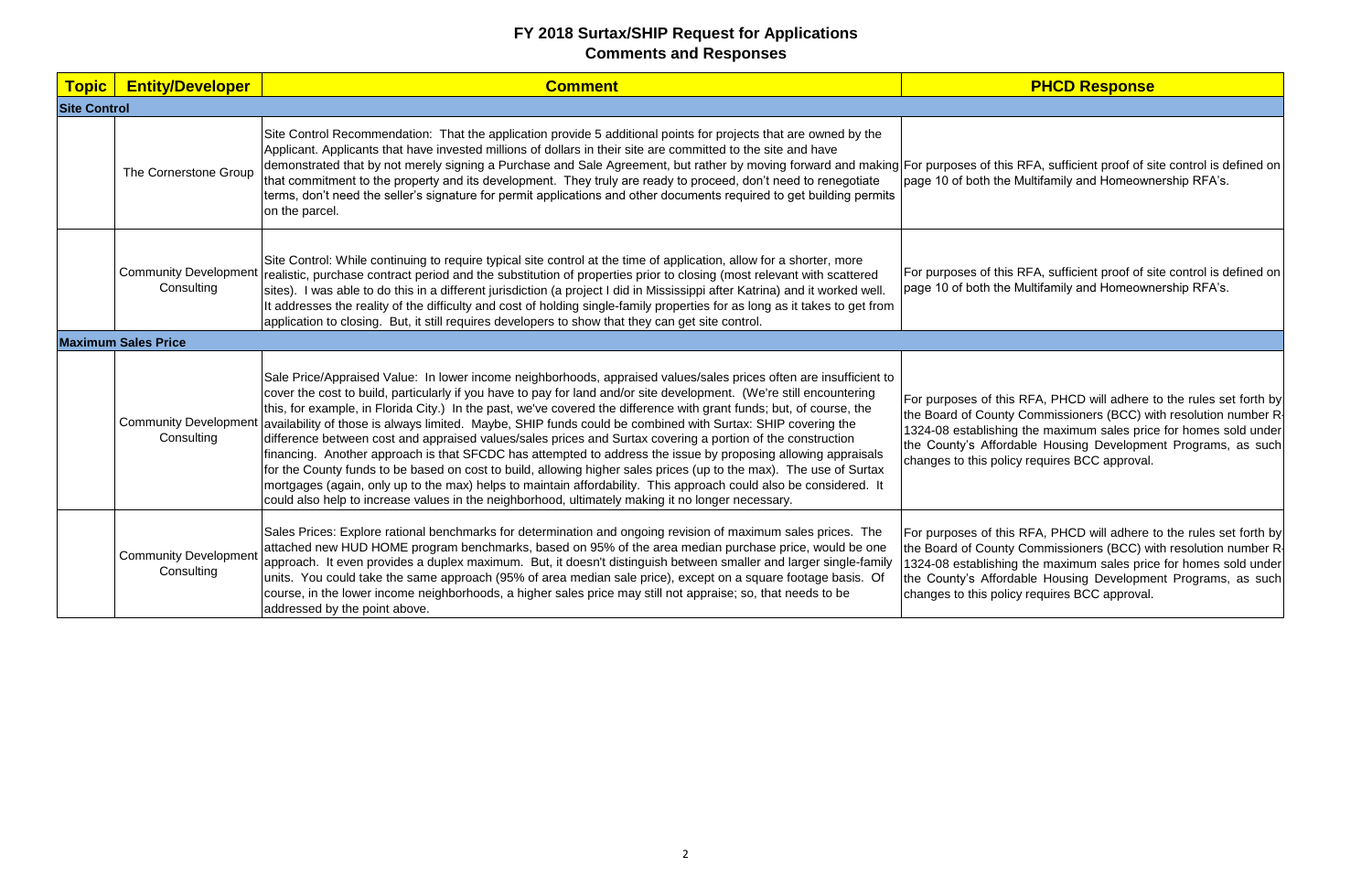| <b>Topic</b>       | <b>Entity/Developer</b>                | <b>Comment</b>                                                                                                                                                                                                                                                                                                                                                                                                                                                                                                                                                                                                                                                                                                                                                                                                                                                                                                                                                                                                                                                                                                                                                                                                                                                                                                                                                                                                                                                                                                                                                                                                                                                                                                                                                                                                                                                                                                                                      |                                                                                                                                                                    |
|--------------------|----------------------------------------|-----------------------------------------------------------------------------------------------------------------------------------------------------------------------------------------------------------------------------------------------------------------------------------------------------------------------------------------------------------------------------------------------------------------------------------------------------------------------------------------------------------------------------------------------------------------------------------------------------------------------------------------------------------------------------------------------------------------------------------------------------------------------------------------------------------------------------------------------------------------------------------------------------------------------------------------------------------------------------------------------------------------------------------------------------------------------------------------------------------------------------------------------------------------------------------------------------------------------------------------------------------------------------------------------------------------------------------------------------------------------------------------------------------------------------------------------------------------------------------------------------------------------------------------------------------------------------------------------------------------------------------------------------------------------------------------------------------------------------------------------------------------------------------------------------------------------------------------------------------------------------------------------------------------------------------------------------|--------------------------------------------------------------------------------------------------------------------------------------------------------------------|
|                    | <b>Development Corporation</b>         | Appraisal & Sales Price Limitations: Low appraised values can limit the availability of financing for construction and<br>home purchases. In some areas of the County, appraisals have been adversely impacted by a large number of<br>foreclosures or lack of investment and recent comparables. This creates scenarios where the cost of construction is<br>higher than the appraised value of the property, creating an appraisal gap. Additionally, construction costs are<br>currently impacted by the need to address additional impediments such as water/sewer upgrades, sidewalks and<br>development variances. This adds to the construction costs. Currently, the maximum sales price is established by<br>the Miami-Dade Board of County Commissioners. The maximum sales is \$205,000 for County conveyed lots and<br>South Florida Community \$215,000 for private lots or appraised value, whichever is lower. Recommendations: Use Surtax funding to cover<br>appraisal gaps, in the form of deferred forgivable mortgages, for properties where construction costs have<br>exceeded the appraisal value. Appraise single-family homes based on market cost and not market value. The<br>deferred mortgage should be forgiven/satisfied at the time of resale, based on a current market value appraisal.<br>Where appropriate, shared equity with homebuyer should be considered as well. The County should consider<br>indexing the infill program's maximum sales price to HUD's maximum sales price, which is published each year. The<br>County's maximum sales price could be based on a portion of that number. Adjustments to price will require deeper<br>subsidies for low to moderate income homebuyers to close the affordability gap. It will allow the program to address<br>current construction costs for quality and sustainable homes, account for multi-unit single family homes, and<br>address appraisal gaps. | For purposes of this<br>the Board of County<br>1324-08 establishin<br>the County's Afford<br>changes to this polio                                                 |
|                    | <b>Stone Soup Development</b>          | For Homeownership deals - PHCD should recommend to the County Commission (and we will support your efforts)<br>that the current maximum sales price for Surtax of \$205,000 and \$215,000 per unit is financially infeasible for new<br>development. Rather, we recommend that the Surtax program should simply adopt the County FHA standard for<br>maximum sales price - which is adjusted annually and therefore doesn't need to be artificially raised by<br>Commission. For this RFA we recommend putting in up to \$60,000 to \$70,000 of Surtax per unit as a grant - in<br>essence buying down the sales price to current standard of \$205,000 or \$215,000 per unit. Finally, just as you do<br>for all rental deals, you should allow funding for homeownership projects to stay in the deal and convert from<br>construction to permanent financing for qualified buyers.                                                                                                                                                                                                                                                                                                                                                                                                                                                                                                                                                                                                                                                                                                                                                                                                                                                                                                                                                                                                                                                               | For purposes of this<br>the Board of County<br>1324-08 establishin<br>the County's Afford<br>changes to this polid                                                 |
| <b>Threshold</b>   |                                        |                                                                                                                                                                                                                                                                                                                                                                                                                                                                                                                                                                                                                                                                                                                                                                                                                                                                                                                                                                                                                                                                                                                                                                                                                                                                                                                                                                                                                                                                                                                                                                                                                                                                                                                                                                                                                                                                                                                                                     |                                                                                                                                                                    |
|                    | Corporation                            | dont have audited financial statements, and I have not built 240 units in the past few years. I have site control,<br>J. L. Brown Development architectural plans ready for permitting, interested buyers and bank committment and the ability to proceed. I need<br>to find a way to meet the threshold requirements. The way the application is structured, a new small developer will<br>never be awarded anything even with an excellent project.                                                                                                                                                                                                                                                                                                                                                                                                                                                                                                                                                                                                                                                                                                                                                                                                                                                                                                                                                                                                                                                                                                                                                                                                                                                                                                                                                                                                                                                                                               | For purposes of this<br><b>Certified Financial S</b><br>auditor, which canne<br><b>All Minimum Thresh</b><br>Homeownership RF                                      |
| <b>Definitions</b> |                                        |                                                                                                                                                                                                                                                                                                                                                                                                                                                                                                                                                                                                                                                                                                                                                                                                                                                                                                                                                                                                                                                                                                                                                                                                                                                                                                                                                                                                                                                                                                                                                                                                                                                                                                                                                                                                                                                                                                                                                     |                                                                                                                                                                    |
|                    | J. L. Brown Development<br>Corporation | Under the application checklist Tab 6 part II Development Team: It refers to Developer, Developer Principal or<br>Sponsor. Who can be a sponsor? I have another question regarding Development Team. I am trying to add a<br>sponsor to my team that has more development experience in the past few years since my company is just<br>restarting. I have read the definition but still not sure of a few things. Does the sponsor need to be a partner of can<br>the sponsor on the Management Team under contract providing a key form of Management in the project.                                                                                                                                                                                                                                                                                                                                                                                                                                                                                                                                                                                                                                                                                                                                                                                                                                                                                                                                                                                                                                                                                                                                                                                                                                                                                                                                                                              | A Sponsor is any in<br>partnership, trust,<br>combination thereof<br>qualified to own,<br>operate, lease, mar<br>government, has ag<br>the corporation. Se<br>RFA. |

### **PHCD Response**

s RFA, PHCD will adhere to the rules set forth by y Commissioners (BCC) with resolution number R 1924 the maximum sales price for homes sold under dable Housing Development Programs, as such icy requires BCC approval.

s RFA, PHCD will adhere to the rules set forth by y Commissioners (BCC) with resolution number R 1324 ing the maximum sales price for homes sold under dable Housing Development Programs, as such icy requires BCC approval.

RFA, an applicant must provide Audited or Statements, certified by an independent 3rd party not be performed by an affiliate or staff member. hold requirements can be found on page 12 of the FA.

individual, association, corporation, joint venture, local government, or other legal entity or any which, has been approved by the corporation as construct, acquire, rehabilitate, reconstruct, nage or maintain a project; and except for a local greed to subject itself to the regulatory powers of ee definitions on page 10 of the Homeownership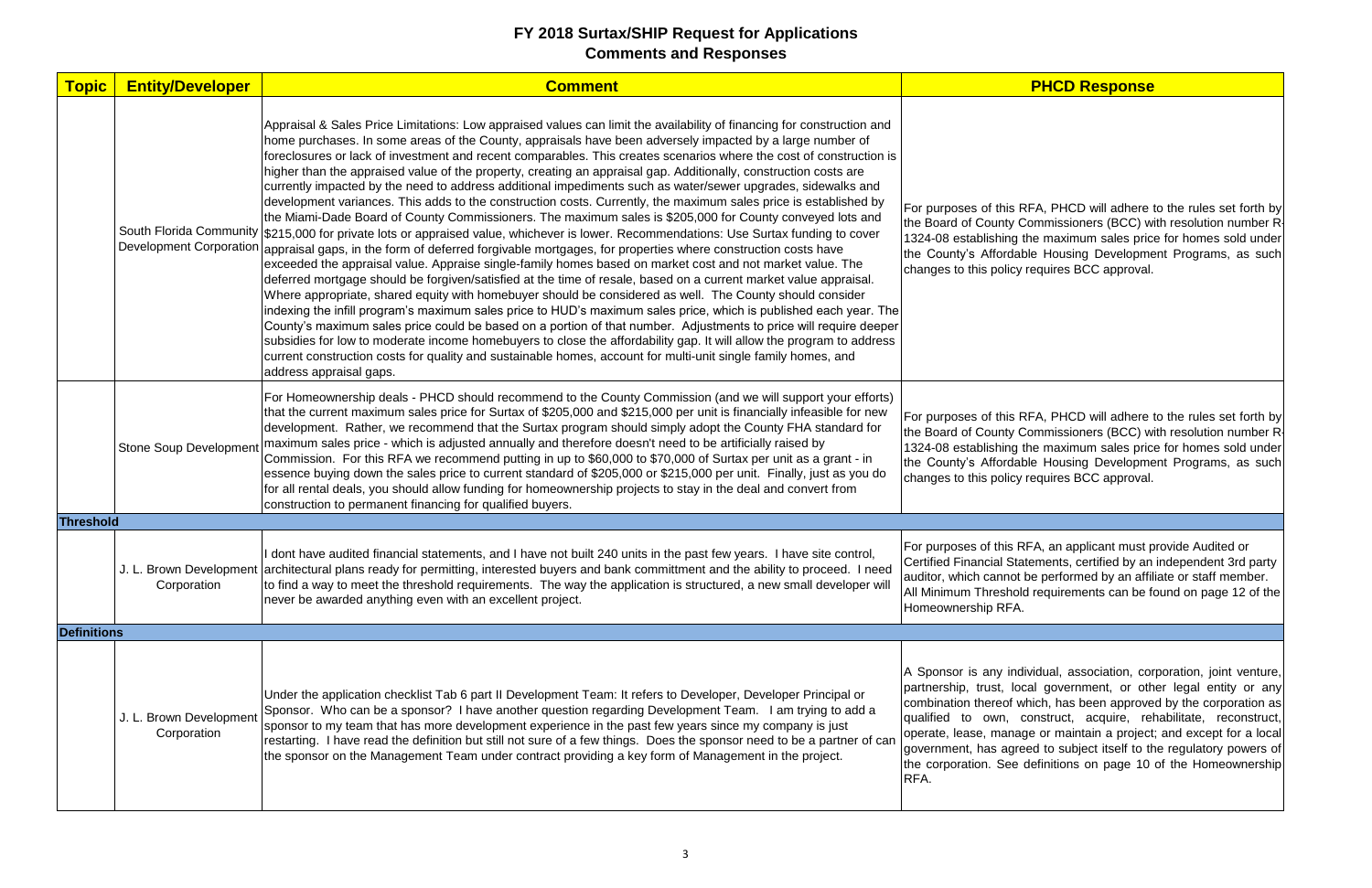| <b>Topic</b> | <b>Entity/Developer</b>                                   | <b>Comment</b>                                                                                                                                                                                                                                                                                                                                                                                                                                                                                                              |                                                                                                                                                                                                                   |
|--------------|-----------------------------------------------------------|-----------------------------------------------------------------------------------------------------------------------------------------------------------------------------------------------------------------------------------------------------------------------------------------------------------------------------------------------------------------------------------------------------------------------------------------------------------------------------------------------------------------------------|-------------------------------------------------------------------------------------------------------------------------------------------------------------------------------------------------------------------|
|              | <b>Homeownership RFA</b>                                  |                                                                                                                                                                                                                                                                                                                                                                                                                                                                                                                             |                                                                                                                                                                                                                   |
|              | <b>Stone Soup Development</b>                             | Why not let homeownership developers transfer the construction Surtax to the qualified buyers as a permanent<br>subsidy?                                                                                                                                                                                                                                                                                                                                                                                                    | Per state statute, tl<br>rent subsidies or gra                                                                                                                                                                    |
|              | <b>Stone Soup Development</b>                             | In reading your guidelines it looks like that for homeownership Surtax is only a source of construction financing -<br>correct? In other words, it is not a source of permanent financing to assist qualified buyers?                                                                                                                                                                                                                                                                                                       | Correct. PHCD offe<br>Homebuyer Prograr                                                                                                                                                                           |
|              | <b>Stone Soup Development</b>                             | On page 39 of the homeownership application, 2 Income Targeting. Because different agencies have different<br>standards; could you please give the Area Median Income ranges for each of the categories?                                                                                                                                                                                                                                                                                                                    | Income levels are d<br>under "income level<br>· Moderate Income<br><b>Workforce Housin</b><br>$\cdot$ Low – Income is 8<br>• Very Low - Incom<br><b>Extremely Low - In</b><br>specifically defined<br>(FHFC) RFA. |
|              | <b>Model City Community</b><br><b>Advisory Committee</b>  | After participants complete the course and receive their certification of completion. Reverse the process of going to<br>the bank first, should be able to submit the certificate to the County, receive their subsidy up to \$80,000 and take<br>Ithat with the certificate to receive the bank loan.                                                                                                                                                                                                                      | Per state statute, th<br>rent subsidies or gra<br>homeownership ass<br>Program.                                                                                                                                   |
|              | <b>Model City Community</b><br><b>Advisory Committee</b>  | Add disadvantaged homebuyer assistance and foreclosure relief to the Homebuyer counseling RFA                                                                                                                                                                                                                                                                                                                                                                                                                               | The Homebuyer C<br>agencies who offe<br>foreclosure prevent<br>for foreclosure doe<br>homebuyer educatio                                                                                                          |
|              | South Florida Community<br><b>Development Corporation</b> | Homebuyer Purchase Assistance To encourage additional non-profit and small for-profit developers to participate in PHCD partners w<br>the homeownership programs, the County will also need to ensure that potential homebuyers can be qualified for<br>purchase assistance in time to close when new units are ready. The County's homeownership construction and<br>purchase assistance programs are dependent on each other, must be coordinated and expedient for buyers and<br>sellers of the new homeownership units. | counseling agencies<br>assistance. Informa<br>can be found at ww                                                                                                                                                  |

### **PHCD Response**

the proceeds of surtax shall not use be used for rants. F.S. 125.0167(3).

ers assistance to buyers through its First-time m.

Iefined in the RFA's in the definitions section I." They are as allows: is above 80% AMI to 140% of AMI g Income levels are 60% to 140% of AMI 80% or below of AMI e is 50% of AMI or lower ncome - 33% of AMI or lower or as more in the Florida Housing Finance Corporation's

ne proceeds of surtax shall not use be used for rants. F.S. 125.0167(3). PHCD offers sistance through its First-time Homebuyer

Counseling RFA allows PHCD to partner with er homebuyer education which is inclusive of tion education. For purposes of this RFA funding es not meet our intended objective to provide on.

with developers, lenders and homeownership es to assist potential homeowners homeownership ation on PHCD's First-time Homebuyer Program w.miamidade.gov/housing.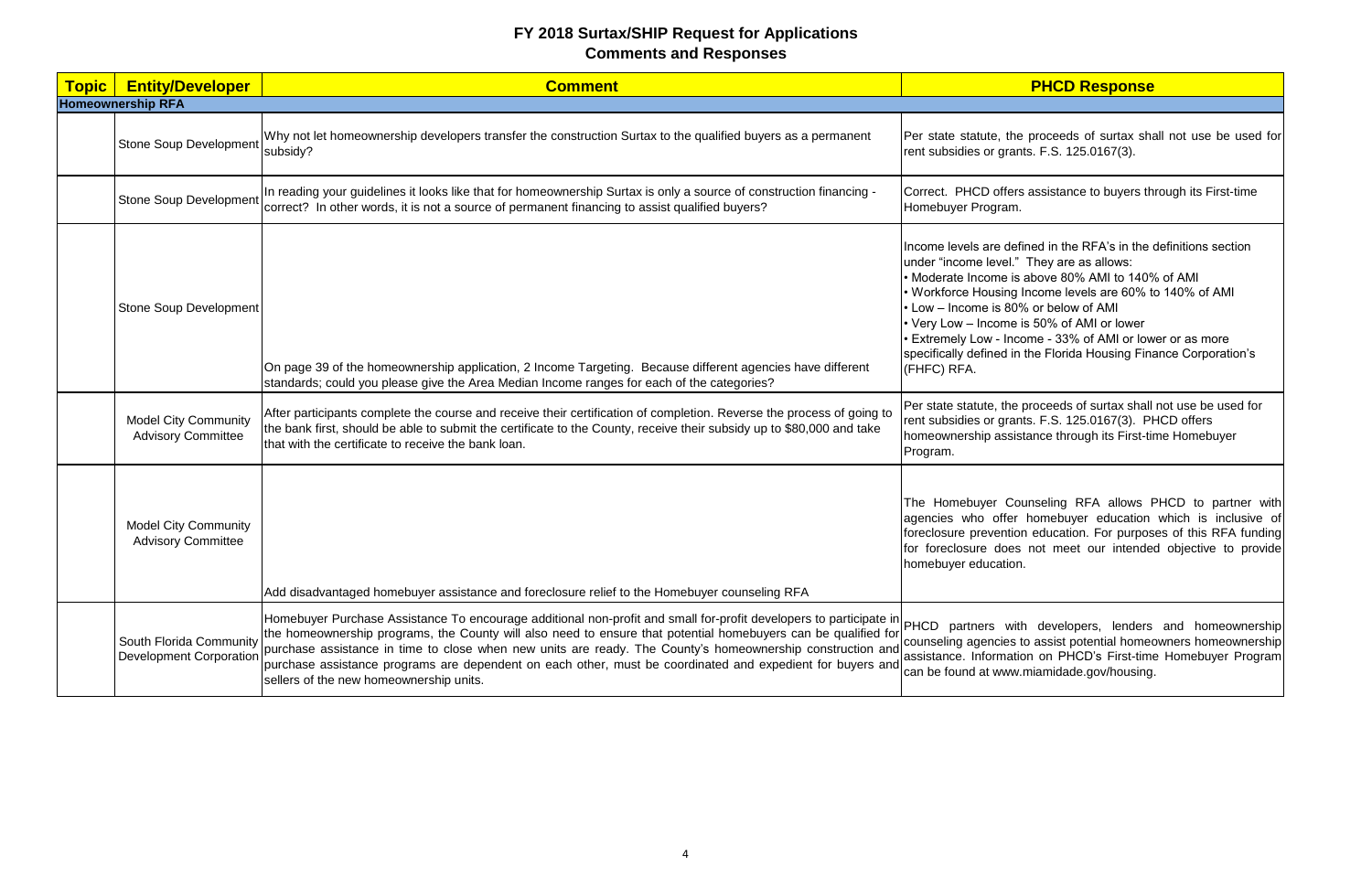| <b>Topic</b> | <b>Entity/Developer</b>                                   | <b>Comment</b>                                                                                                                                                                                                                                                                                                                                                                                                                                                                                                                                                                                                                                                                                                                                                                                                                                                                                                                                                                                                                                                                                                                                                                                                                                                                                                                                                                                                                                                                                                                                                                                                                                                                                                                                                                                                                                                                                                                                                                                                                                                                                                                                                            |                                                                                                                                                                          |
|--------------|-----------------------------------------------------------|---------------------------------------------------------------------------------------------------------------------------------------------------------------------------------------------------------------------------------------------------------------------------------------------------------------------------------------------------------------------------------------------------------------------------------------------------------------------------------------------------------------------------------------------------------------------------------------------------------------------------------------------------------------------------------------------------------------------------------------------------------------------------------------------------------------------------------------------------------------------------------------------------------------------------------------------------------------------------------------------------------------------------------------------------------------------------------------------------------------------------------------------------------------------------------------------------------------------------------------------------------------------------------------------------------------------------------------------------------------------------------------------------------------------------------------------------------------------------------------------------------------------------------------------------------------------------------------------------------------------------------------------------------------------------------------------------------------------------------------------------------------------------------------------------------------------------------------------------------------------------------------------------------------------------------------------------------------------------------------------------------------------------------------------------------------------------------------------------------------------------------------------------------------------------|--------------------------------------------------------------------------------------------------------------------------------------------------------------------------|
|              | <b>Model City Community</b><br><b>Advisory Committee</b>  | Set aside allotments for foreclosure relief                                                                                                                                                                                                                                                                                                                                                                                                                                                                                                                                                                                                                                                                                                                                                                                                                                                                                                                                                                                                                                                                                                                                                                                                                                                                                                                                                                                                                                                                                                                                                                                                                                                                                                                                                                                                                                                                                                                                                                                                                                                                                                                               | For purposes of this<br>needs and state<br>intervention fundin<br>Services of South<br>program no longer<br>form of education<br>foreclosures and<br>ensuring best outco |
|              | <b>Model City Community</b><br><b>Advisory Committee</b>  | Set aside allotments (forgivable loans) for the purpose of rehabilitation to residents with distressed properties<br>mortgage in arears and to help prevent foreclosures                                                                                                                                                                                                                                                                                                                                                                                                                                                                                                                                                                                                                                                                                                                                                                                                                                                                                                                                                                                                                                                                                                                                                                                                                                                                                                                                                                                                                                                                                                                                                                                                                                                                                                                                                                                                                                                                                                                                                                                                  | For purposes of this<br>needs and state<br>intervention fundin<br>Services of South<br>program no longer<br>form of education<br>foreclosures and<br>ensuring best outco |
|              | <b>Model City Community</b><br><b>Advisory Committee</b>  | An occupation training component to be activated with this initiative to create skill and job training                                                                                                                                                                                                                                                                                                                                                                                                                                                                                                                                                                                                                                                                                                                                                                                                                                                                                                                                                                                                                                                                                                                                                                                                                                                                                                                                                                                                                                                                                                                                                                                                                                                                                                                                                                                                                                                                                                                                                                                                                                                                    | Funding for econd<br>available through<br>Development and B<br>found at www.miam                                                                                         |
|              | South Florida Community<br><b>Development Corporation</b> | Access to Construction Loans Nonprofit and small for-profit developers usually can secure construction loans that<br>are 70% to 75% of project value. The 25% to 30% gap can be challenging to overcome. Miami-Dade County<br>provides homebuyer assistance up to \$80,000 depending on household income and other factors. The funding,<br>which is ultimately tied to the unit, is only available at closing on the sale of the unit by the homebuyer.<br>Recommendation: Modify the current Surtax procedures to allow loans, to qualified developers, to be used to pay a<br>portion of the construction cost not funded by the private lender. Such loans would be paid back to the County at<br>the homebuyer closing using a portion of the sale proceeds. These repaid funds would then simultaneously be<br>rolled over by the County into the separate Surtax purchase loan to the buyer. Doing this would allow the same<br>funds to be used twice without increasing the total amount of County funds allocated for the housing unit. Also, this<br>would provide smaller developers with the 25% to 30% gap funding needed to secure more private lender<br>construction loans. Example: Hypothetically the County might authorize an \$80,000 Surtax loan to a homebuyer to<br>be applied towards the purchase price at closing. The cost to construct the unit is \$100,000 but the bank will only<br>loan the developer \$70,000 (leaving a \$30,000 gap). Out of the Surtax funds already earmarked for this unit, the<br>County could loan \$30,000 to the developer. It would be administered by the County in the same way that it<br>administers all of its other construction loans. This includes holding funds in escrow and releasing upon proper<br>Inspections.The loan would be repaid by the developer at closing using a portion of the sale proceeds. The funds<br>would then be simultaneously rolled over into the \$80,000 County 2nd mortgage purchase loan being made to the<br>buyer. The repayment by the developer and the roll over to the home buyer would be a paper transaction with no<br>cash changing hands at the closing. | What is being propo<br>Mortgage Program.<br>for future programs.                                                                                                         |

#### **PHCD Response**

is RFA funding is allocated based on community statutory requirements. Previous foreclosure ng, administered by Neighborhood Housing Florida, under the state funded "Hardest Hit" exists. Instead, foreclosure intervention in the on on the consequences and alternatives of providing assistance with loan modifications, omes for the homeowner is available.

is RFA funding is allocated based on community statutory requirements. Previous foreclosure ing, administered by Neighborhood Housing Florida, under the state funded "Hardest Hit" exists. Instead, foreclosure intervention in the on on the consequences and alternatives of providing assistance with loan modifications, omes for the homeowner is available.

nomic development and job training is made Miami-Dade County entitlement's Community Block Grant funding. Additional information can be nidade.gov/housing.

osed can be accomplished with PHCD's Second . PHCD will take this comment into consideration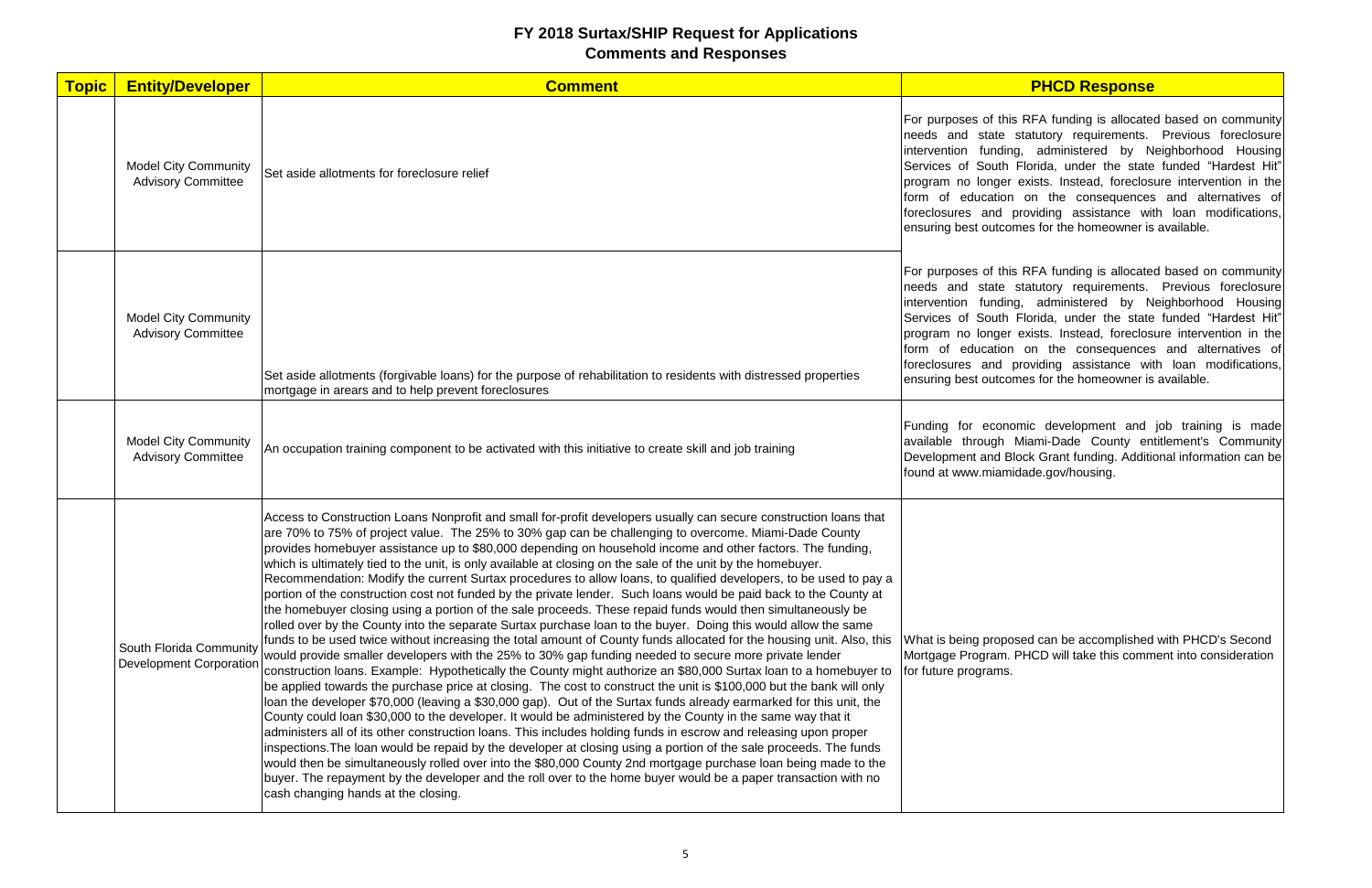| <b>Topic</b>            | <b>Entity/Developer</b>                    | <b>Comment</b>                                                                                                                                                                                                                                                                                                                                                                                                                      |                                                                                         |
|-------------------------|--------------------------------------------|-------------------------------------------------------------------------------------------------------------------------------------------------------------------------------------------------------------------------------------------------------------------------------------------------------------------------------------------------------------------------------------------------------------------------------------|-----------------------------------------------------------------------------------------|
|                         | Consulting                                 | Homeownership application, page 35 - Part II Development Team, 2. Management Agent or Principal of<br>Community Development Management Agent. Management Agent is N/A for homeownership; you could just leave it and note it. Given that<br>this is a homeownership application there is no Management Agent. I believe that this is a holdover from the rental<br>application and should probably be removed.                      | The Homeownershi<br>of Management Ag<br><b>Devolvement Team</b>                         |
|                         | <b>Community Development</b><br>Consulting | Funding Request Cap: As discussed at the Roundtable, increase to a higher percentage of Total Development<br>Cost during construction. (With homeownership, it would only be during construction; so, it warrants a higher<br>percentage than long-term rental.) This can greatly expand the capability of a private sector construction loan<br>commitment.                                                                        | Limits to Total D<br>Homeownership, th                                                  |
|                         | <b>Community Development</b><br>Consulting | Revolving: Allow for the construction loan to be repaid at closing on sale of the home and revolve to another unit.<br>You would still have limitations on the term of the loan and when the final unit can be started. So, it's out for a finite<br>timeframe; but, it can cover more units.                                                                                                                                       | PHCD is seeking ap<br>of leveraging and<br>principal is due at<br>Conditions on page    |
|                         | <b>Community Development</b><br>Consulting | Page 36: Eliminate latitude and longitude coordinates (just require addresses and folios); that's for land where the<br>area is undeveloped, virtually, not applicable for Miami-Dade.                                                                                                                                                                                                                                              | PHCD has taken ou<br>longitude coordinate<br>Applications. Howe<br>longitude coordinate |
|                         | <b>Financial Beneficiary</b>               |                                                                                                                                                                                                                                                                                                                                                                                                                                     |                                                                                         |
|                         | The Cornerstone Group                      | Financial Beneficiary: In the past, the PHCD RFAs have limited how much each financial beneficiary can receive as<br>a percent of the cycle or as a total dollar amount. This is why the Financial Beneficiary form is required to be<br>submitted in the RFA application. Recommendation: No financial beneficiary receives more than say 25% of the<br>rental funds and/or no more than say \$7 million total funds in the cycle. | Both Multifamily<br>disclosure of finar<br>respectively. PHCD<br>ltime.                 |
| <b>Scoring Criteria</b> |                                            |                                                                                                                                                                                                                                                                                                                                                                                                                                     |                                                                                         |
|                         |                                            | Stone Soup Development <sup>I found</sup> a possible error relating to the minimum score for threshold - on page 17 for the Rental RFA it says the<br>minimum score is 70 points, but on your score sheet on page 63, the maximum possible score is 72 points - this<br>can't be correct.                                                                                                                                           | Changes to the so<br>applications have b<br>Multifamily applica<br>application.         |
|                         | <b>Stone Soup Development</b>              | Similarly, on the Homeownership RFA you also have the minimum score for threshold as 70 points and I believe it<br>should be lower.                                                                                                                                                                                                                                                                                                 | Changes to the so<br>applications have b<br>Multifamily applica<br>application.         |

# **PHCD Response**

ip RFA has been updated to reflect the omission jent or Principal Management Agent as part of the on page 35.

Development Costs is not applicable to the he RFA has been updated accordingly.

pplications that demonstrate the best use in terms the lowest risk when using County funds. Full sale of a housing unit. See Loan Term and  $20.$ 

ut the requirement to provide latitude and les in the Homeownership Request for ever, the requirement to provide latitude and ed remains in the Multi-Family Rental RFA.

and Homeownership applications require the ncial beneficiaries on pages 48 and page 43 has determined no changes are needed at this

coring for both Multifamily and Homeownership een modified accordingly. See pages 52-69 in the tion and pages 45-47 in the Homeownership

coring for both Multifamily and Homeownership een modified accordingly. See pages 52-69 in the tion and pages 45-47 in the Homeownership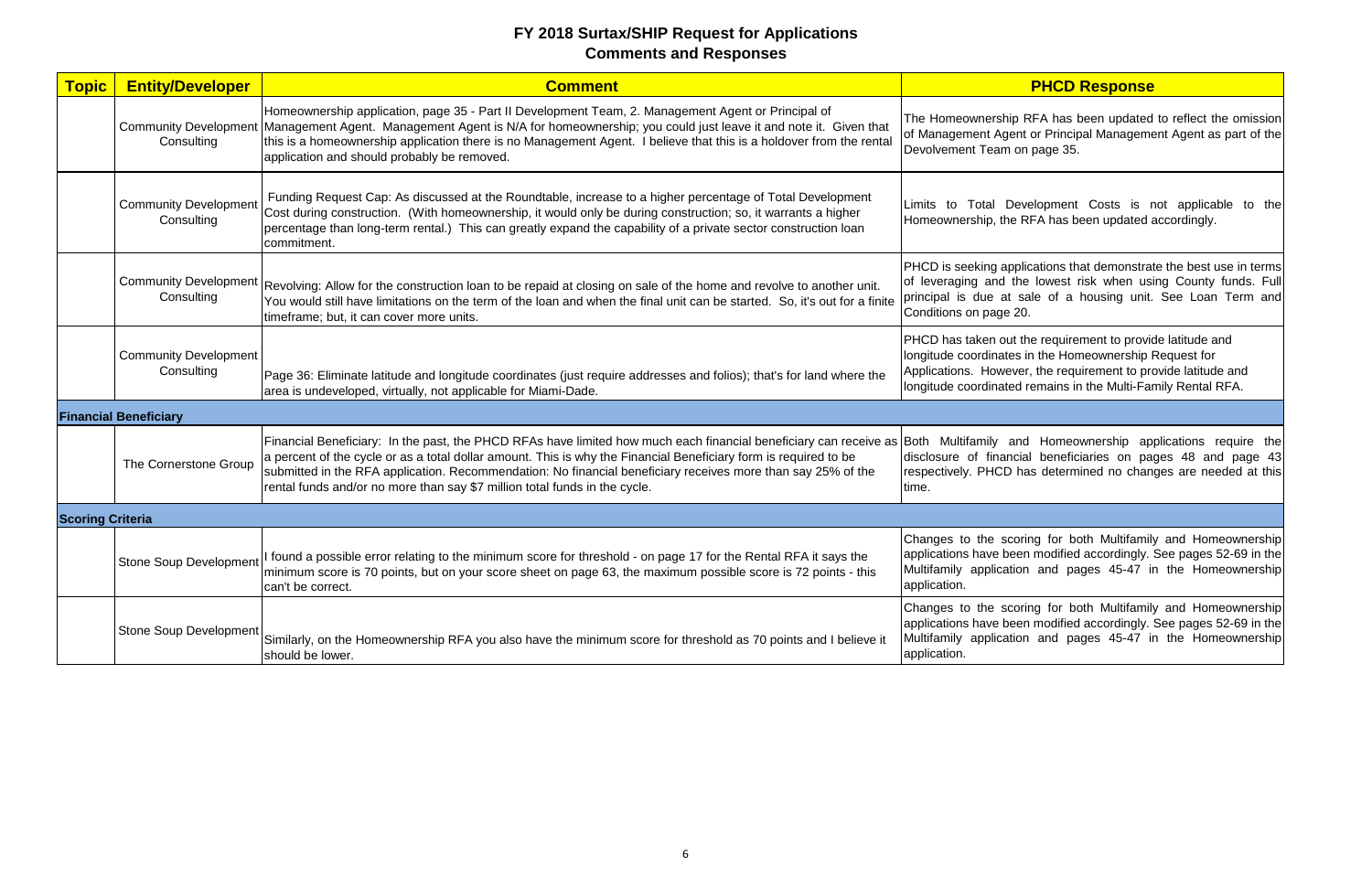| <b>Topic</b> | <b>Entity/Developer</b>                    | <b>Comment</b>                                                                                                                                                                                                                                                                                                                                                                                                                                                                                                                                                                                                                                                                                                                                                                                                                                                                                                                                                                                                                                                                                                                                                                                                                                                                                   |                                                                                 |
|--------------|--------------------------------------------|--------------------------------------------------------------------------------------------------------------------------------------------------------------------------------------------------------------------------------------------------------------------------------------------------------------------------------------------------------------------------------------------------------------------------------------------------------------------------------------------------------------------------------------------------------------------------------------------------------------------------------------------------------------------------------------------------------------------------------------------------------------------------------------------------------------------------------------------------------------------------------------------------------------------------------------------------------------------------------------------------------------------------------------------------------------------------------------------------------------------------------------------------------------------------------------------------------------------------------------------------------------------------------------------------|---------------------------------------------------------------------------------|
|              | Stone Soup Development                     | In Experience of the Developer Team, you have up to 13 points for developers completing at least 1000 units, and<br>then 2 additional points for what you call "Recent Experience" which only considers projects finished in the last four<br>years. We view the second requirement of Recent Experience (counting only project completed in the last 4 years)<br>as discriminatory to most nonprofit developers as well as to smaller for-profit developers. Given that if often takes 3-<br>4 years to complete a project, four years is too short a time period. To further bolster our argument, we have<br>attached the FHFC 2018 Rule and Chapter, and if you refer to the bottom of page 11 and top of page 12 they<br>consider an experienced developer as one who has completed projects since 1998 and recent experience since<br>2008. So FHFC considers recent experience for the past 10 years and you only consider the past 4 years. Why<br>would you have a standard that is more than twice as restrictive as FHFC, especially given that they are providing<br>the lion's share of the funding? We urge you to amend your RFA and adopt a definition for Developer Experience<br>that is consistent with the FHFC standard. Or at least increase recent experience to 7 years. | For purposes of t<br>completed in the las<br>experience."                       |
|              | <b>Community Development</b><br>Consulting | In the Homeownership RFA, only 86 points possible (57 base points plus 29 bonus points); need 70 points for<br>threshold; that's very tight; contrasts with 120 possible for Multi-Family Countywide rental.                                                                                                                                                                                                                                                                                                                                                                                                                                                                                                                                                                                                                                                                                                                                                                                                                                                                                                                                                                                                                                                                                     | Changes to the so<br>applications have b<br>Multifamily applica<br>application. |
|              | Consulting                                 | Community Development In the draft Small Developments - Multifamily Rental RFA: Only 102 points possible (75 base points plus 27 all<br>bonus points): need 70 points for threshold; contrasts with 120 possible for Countywide rental                                                                                                                                                                                                                                                                                                                                                                                                                                                                                                                                                                                                                                                                                                                                                                                                                                                                                                                                                                                                                                                           | Changes to the so<br>applications have b<br>Multifamily applica<br>application. |
|              | <b>Community Development</b><br>Consulting | In the draft Small Developments - Multifamily Rental RFA: Scoring of permits of new construction and rehab<br>shouldn't be different. It creates a bias toward new construction.                                                                                                                                                                                                                                                                                                                                                                                                                                                                                                                                                                                                                                                                                                                                                                                                                                                                                                                                                                                                                                                                                                                 | For purposes of this<br>exists for new co<br>PHCD has determin                  |
|              | <b>Stone Soup Development</b>              | 4% deals by definition need more subsidy than 9% deals. So, we recommend that you have two Separate<br>Categories and Amounts for 9% and 4% Tax Credit Deals. For 9% Tax Credits Points For 4% Tax Credits <<br>\$25,000 per unit 15 Less than \$50,000 per unit \$25,000-\$40,000 / unit 10 \$50,001-\$60,000 / unit \$40,001-<br>\$50,000 / unit 5 \$60,001-\$70,000 / unit<br>$> $50,001 /$ unit 0 $> $70,001 /$ unit                                                                                                                                                                                                                                                                                                                                                                                                                                                                                                                                                                                                                                                                                                                                                                                                                                                                         | <b>PHCD has revised</b><br>equal for 9% tax cre<br>aggregate commitm            |
|              | The Cornerstone Group                      | Over the past few years, bonus points have been added to the RFA: 1) Bonus points for a phased deal, where the<br>first phase has been completed. 2) Bonus points for a 9% LIHTC transaction versus a bond-financed transaction.<br>Generally, only projects built on county land are phased projects, which penalizes private developers' new<br>construction projects. Recommendation: To place all developers on fair and equal footing, we recommend<br>removing these bonus points. The second item rewards funding to 9% deals, which are the projects that least need<br>funding, as their equity finances approximately 90% of tax credit basis. Conversely, the tax credit equity on a 4%<br>tax-exempt bond financed transaction only funds 40% of tax credit basis. Recommendation: Give bonus points to<br>bond-financed transactions, which have the larger gap.                                                                                                                                                                                                                                                                                                                                                                                                                    | <b>PHCD</b> has made th<br>and 4% tax credit d<br>more than \$5 millior         |

**PHCD Response** 

this RFA, PHCD will continue to use projects ast four years to define "recent Development Team

coring for both Multifamily and Homeownership een modified accordingly. See pages 52-69 in the tion and pages 45-47 in the Homeownership

coring for both Multifamily and Homeownership een modified accordingly. See pages 52-69 in the tion and pages 45-47 in the Homeownership

iis RFA, PHCD does not agree that an undue bias onstruction projects over rehabilitation projects. ned no changes are needed at this time.

the scoring criteria to make the bonus points edit deals and 4% tax credit deals with firm nents totaling more than \$5 million.

he bonus points the same for 9% tax credit deals deals with firm aggregate commitments totaling on.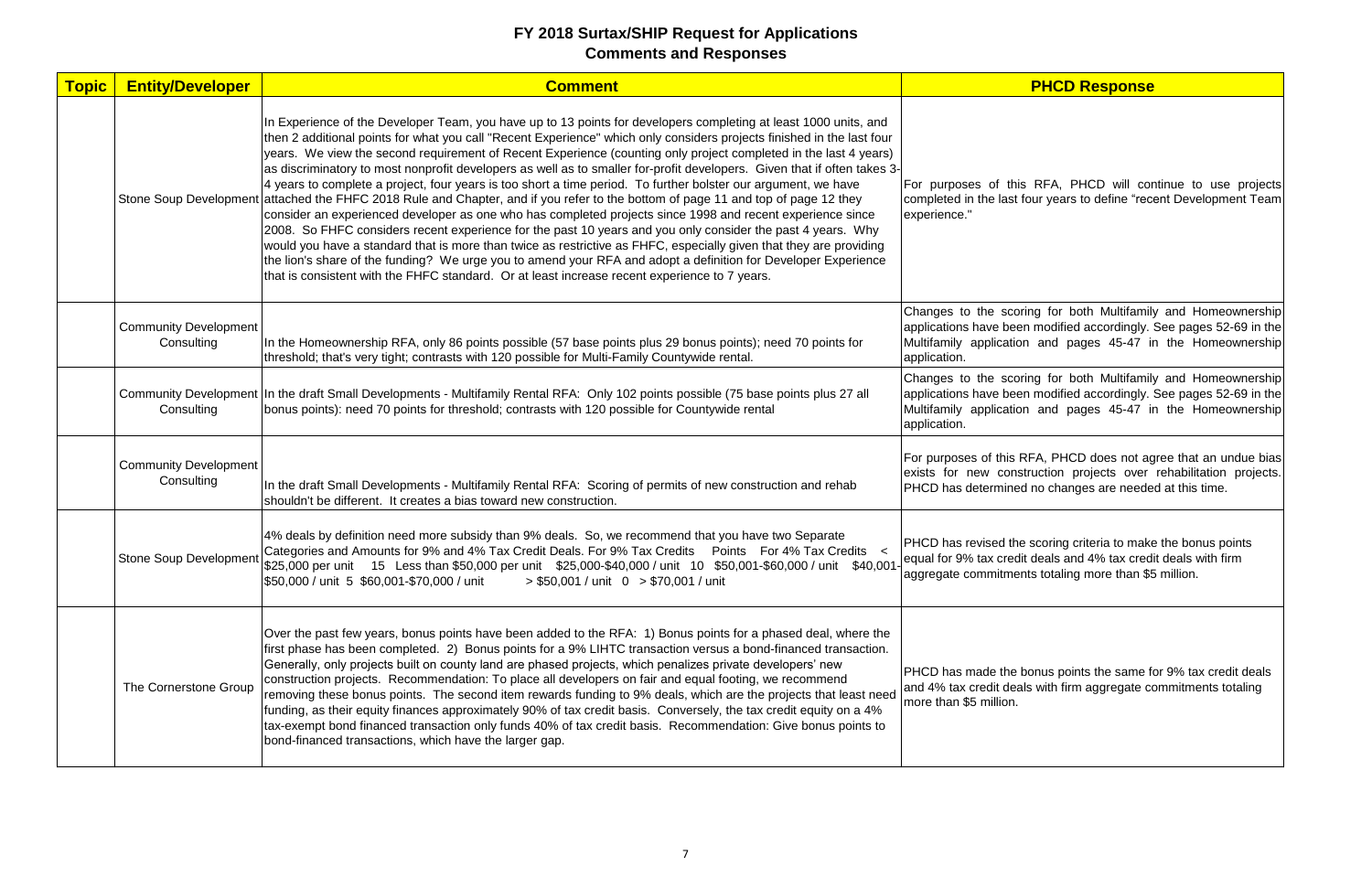| <b>Topic</b> | <b>Entity/Developer</b>                | <b>Comment</b>                                                                                                                                                                                                                                                                                                                                                                                                                                                                                                                                                                                                                                                                                                                                                                                                                                                                                                                                                                                                                                                                                                                                                                                                                                                                                                                               |                                                                                                                                                                         |
|--------------|----------------------------------------|----------------------------------------------------------------------------------------------------------------------------------------------------------------------------------------------------------------------------------------------------------------------------------------------------------------------------------------------------------------------------------------------------------------------------------------------------------------------------------------------------------------------------------------------------------------------------------------------------------------------------------------------------------------------------------------------------------------------------------------------------------------------------------------------------------------------------------------------------------------------------------------------------------------------------------------------------------------------------------------------------------------------------------------------------------------------------------------------------------------------------------------------------------------------------------------------------------------------------------------------------------------------------------------------------------------------------------------------|-------------------------------------------------------------------------------------------------------------------------------------------------------------------------|
|              | The Cornerstone Group                  | This year, the draft 2018 RFA proposes two more bonus point items: 1) 5 points for high-rises that have a TDC less<br>than the 2017 TDC. 2) 2 points for developers who use a third party GC. There should be no bonus points for either PHCD compared F<br>of the above. Bonus points for high-rises will materially adversely affect many districts where high-rises are not<br>practical, permitted and/or prevalent. Recommendation: All units that stay within the 2017 RFA TDC should receive<br>5 bonus points. In terms of the GC bonus points, the two developers who were criminally convicted used a third<br>party GC which funneled money back to those developer. That is the last thing that should be rewarded with any<br>type of bonus points. Moreover, the FHFC now has a detailed GC cost certification process, as PHCD knows. That<br>cost cert requires information on the costs of each and every subcontractor and whether a developer uses a third<br>party GC or an affiliate GC. Further, a GC can no longer use a related subcontractor without Board approval as a<br>result of another issue with a developer. The detailed cost certification was the result of the problems that occurred<br>with the developers noted above. Recommendation: Eliminate the new GC bonus points proposed in the draft RFA. | 2017 and 2018 RF/<br>high rise category r<br>stable or slight incre<br>PHCD is not incent<br>they would not othe<br>keeping the rents re<br>reduced the bonus<br>point. |
|              | <b>Landmark Construction</b>           | Page 53 of the draft version for Rental Developments provides 5 bonus points for efficient building costs of high<br>rise developments when the total development cost is lower than \$287,500 per unit. This is a worthy incentive;<br>however, as presently drafted only high rise developments are rewarded for efficient building costs, granting high<br>rise developments an advantage over other development types. A 5 point differential is very significant in this RFA.<br>We respectfully request that PHCD please provide the same incentive for efficient building costs to (i) new<br>construction Mid-Rise and Garden Style developments and (ii) rehab Garden style and rehab Non-Garden style<br>developments. Without making this change, non-high rise developments will be at a disadvantage in competing for<br>funding.                                                                                                                                                                                                                                                                                                                                                                                                                                                                                               | <b>PHCD</b> compared F<br>2017 and 2018 RF/<br>high rise category r<br>stable or slight incre                                                                           |
|              | <b>Atlantic Pacific</b><br>Communities | Please remove the bonus points associated with utilizing third-party general contractors. We do not see a public<br>policy benefit to making vertically integrated development companies (i.e. those which have internal general<br>contractors) less competitive than developers that lack this capacity. We self-perform construction on both our<br>market rate and affordable developments, and our investors always appreciate the cost control and quality control<br>benefits of our internal general contractor. In reaction to the recent problems in the industry, Florida Housing has<br>rules that prohibit related-party subcontractors; the State's rules seem more germane to the County's policy goals<br>than prohibitions on general contractors.                                                                                                                                                                                                                                                                                                                                                                                                                                                                                                                                                                          | <b>PHCD</b> reduced the<br>contractors to 1 poi<br>propose to use an a                                                                                                  |

### **PHCD Response**

HFC's total development cost (TDC) allowed in its A's, respectively; and found that the TDC for the rose significantly, as compared with a relatively rease in the other development style categories. ivizing building high rise developments where erwise be prudent; but rather is concerned with reasonable for affordable housing renters. PHCD points for non-affiliated general contractors to 1

FHFC's total development cost (TDC) allowed in its A's, respectively; and found that the TDC for the rose significantly, as compared with a relatively rease in the other development style categories.

bonus points for non-affiliated general vint. PHCD will not disqualify developers who affiliated general contractor.